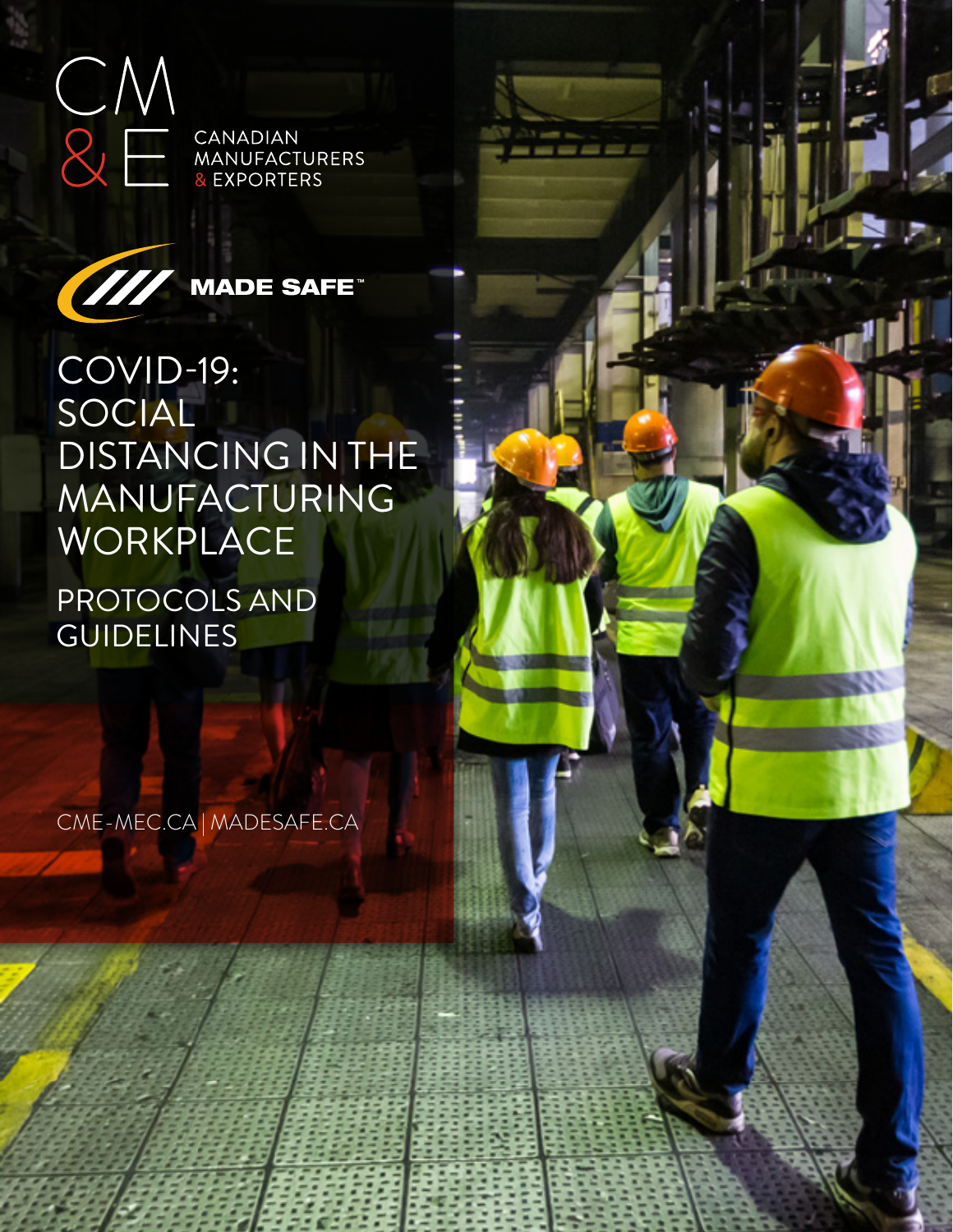# SOCIAL DISTANCING: PROTOCOLS AND GUIDELINES IN THE MANUFACTURING **WORKPLACE**

Along with hand hygiene, social distancing is one of the most important tools in our fight to control the spread of COVID-19. Social distancing, also known as physical distancing, means avoiding or limiting contact with others wherever



possible. The Government of Canada's current guidance on social distancing can generally be applied to most manufacturing work environments by making changes in everyday routines to minimize close contact with others. This may include limiting exposure to crowded places, temporarily prohibiting certain common greetings like handshakes, and creating a distance of at least two meters between employees, as much as possible. And most importantly, ensuring that any worker feeling sick or experiencing symptoms of illness stays home is critical to keeping your workforce, and your business, healthy.

Ensuring that handwashing stations and materials are available is relatively simple, but when and how do we enforce social distancing in a Lean facility where each and every square foot has been accounted for and wasted motion and space have been eliminated?

## BEST PRACTICE GUIDELINES SOCIAL DISTANCING

Social distancing not only keeps employees safe but is also an important tool to mitigate risk in the event of an employee positive COVID-19 diagnosis. Preventative social distancing measures may mean the difference between a manufacturers' ability to continue operations or face an extended shutdown. Effective implementation hinges on ensuring that all staff are aware of what social distancing is, how it helps, and why it is important to change how we interact. To help companies communicate this message, Health Canada has produced a number of [guidelines and tools](https://www.canada.ca/en/public-health/services/publications/diseases-conditions/social-distancing.html).

Organizations that operate in a campus environment should consider restricting each building to those employees who need access to perform their necessary job functions only. If possible, all organizations can further protect employees and their business by additionally isolating teams and limiting contact where practical.

CME and our health and safety experts at Made Safe have compiled a list of social distancing best practices in the manufacturing work environment. A summary of recommendations is included below, by operational area:

### ON THE FLOOR

1. Time Clocks (Punching In & Out)

• Determine if actual physical punching in is needed or if it can be temporarily forgone or completed using an alternative procedure during the COVID-19 crisis, such as a simple checklist at the entrance.

> IMPORTANT NOTE: This information is intended as best practice guidance, not as medical or legal advice. Information about the Coronavirus changes rapidly. Always refer to a public health authority for medical advice, and consult legal counsel regarding legislative concerns.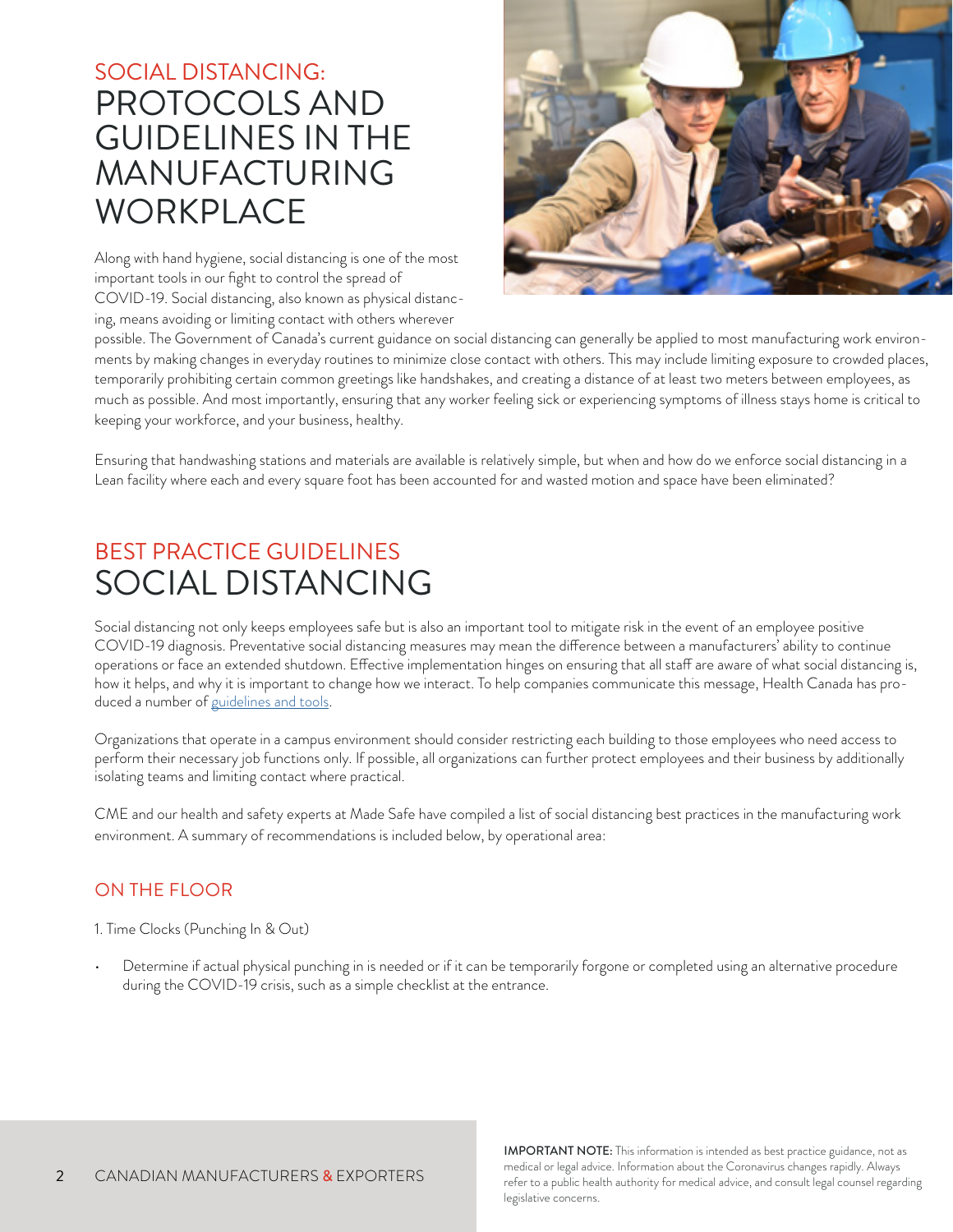- Stagger arrival times and/or shift start times and develop a schedule for arrival that allows for following the social distancing guidelines.
- Look for the high touch areas in your punching in process and eliminate them. This may include opening the entrance door and keeping the door propped open, or having a supervisor check names off a list rather than punching in. Where they cannot be eliminated, consider marking the floor in areas where queues occur with tape every six feet.

2. Entrance screening station

- Set up a thermal imaging camera station (using floor markings and one-way traffic flow). Imaging must be focused on the head area.
- If no thermal imaging, non-contact laser thermometers can be used on the forehead. Non-contact thermometers are not as accurate as the various contact varieties; however, all contact thermometers should be considered too invasive for the work environment and a possible virus transmission. Study summaries on the effectiveness of non-contact thermometers can [be found here](https://www.ncbi.nlm.nih.gov/books/NBK263242/#S22).

#### 3. At workstation

- Where possible and practical, adjust work areas so that workers are spaced at least six feet from one another. This may mean spreading shifts over a longer day or adding an extra shift to operations.
- Provide physical barriers between workstations. If plexiglass is not available or cost prohibitive, consider using rolls of poly sheeting. Focus first on areas where workers are required to be within two metres (six feet), such as assembly lines.
- When workers must be within two meters, ensure that each worker wears a mask and practices safe and frequent hand hygiene. Workers may also wear safety glasses to prevent touching eyes and faces. Disinfect frequently, use anti-fog wipes to prevent workers needing to take off the glasses.
- Wherever possible, do not allow employees' shared tools. Any tools that must be shared must be disinfected before and after each worker uses them.
- Eliminate huddle meetings and if not practical, minimize the number of attendees.

#### 4. Shipping / Receiving

- Stagger delivery to minimize contact.
- Arrange for contactless delivery wherever possible.
- Follow the guidelines on these CME Tips Sheets:

[Handling Shipments of Imported Goods & Packages](https://cme-mec.ca/wp-content/uploads/2020/03/2020-CME-Made-Safe-COVID-19-Health-and-Safety-Tips-Shipping-FINAL-WEB.pdf)

#### [Using Disinfectants Correctly & Steps for High Touch Areas](https://cme-mec.ca/wp-content/uploads/2020/03/CME-Made-Safe-COVID-19-H-S-Safety-Tips-Disinfection-High-Touch-Areas-FINAL-WEB.pdf)

#### 5. Maintenance Shop

• Eliminate or reduce shared tools. For all shared tools, implement disinfecting before and after each worker uses them. Most importantly, consider how employees will access these shared tools and mitigate the risk of employees meeting at certain stations.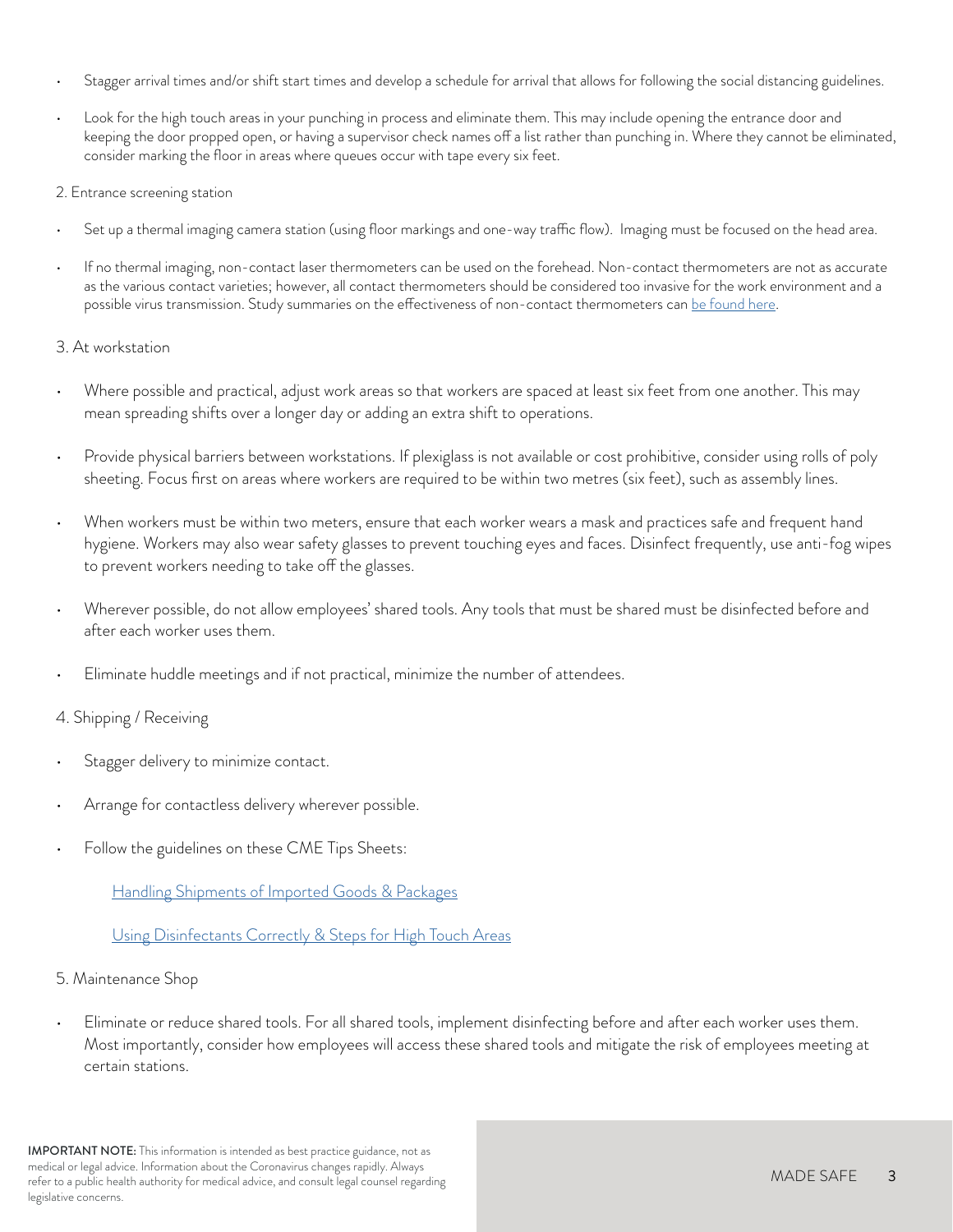• Eliminate shared worktables and benches in favour of single worker stations.

#### 6. General tips

- Consider making high-traffic aisle ways one way. Mark with arrows using tape on the floors and add signage to aisleways.
- Post Social Distancing signage in poster format in multiple languages appropriate to your workforce. A number of provinces have produced sample posters in multiple languages, like the <u>one found here</u>.
- Expand cleaning and disinfecting activities beyond eating area. Arrange for a cleaning company to provide large scale disinfecting to the manufacturing areas.
- Add hand sanitizer stations to high traffic areas and mark a wait line six feet from the station to ensure appropriate spacing. Consider doing the same for water fountains/stations.

### IN THE OFFICE

- Look for the high touch areas in your punching in process and eliminate them or mitigate risk with signage. Shared resources usually include admin tools, like the copier, water cooler, document processing, etc
- All workers who can work from home should be working from home.

Purchase the needed electronics to allow workers to be effective away from the office.

Teleconference whenever possible. Test the boundaries of what is considered possible for teleconferences. Include internal meetings with in-house staff on the list of teleconference meetings.

### BREAKROOMS & CAFETERIAS

1. Stagger break times so that fewer people are in the room at the same time.

- To identify break time staggering requirements, apply some math to your break schedules (e.g. 120-minute window for lunch break divided by 40 employees who need to take their 30-minute break = 10 people in the break room at a time).
- Use floor markings (such as tape, stickers or paint) to encourage one-way traffic.
- If the break room will only accommodate six people with social distancing, remove all except six chairs in the room.
- Consider using plastic dividers between stations and adjust furniture so that employees are not facing one another.
- If the break room cannot accommodate social distancing using a two-hour window, a longer window will be needed.

2. Replace "Made to Order" food service with "Grab and Go" premade options.